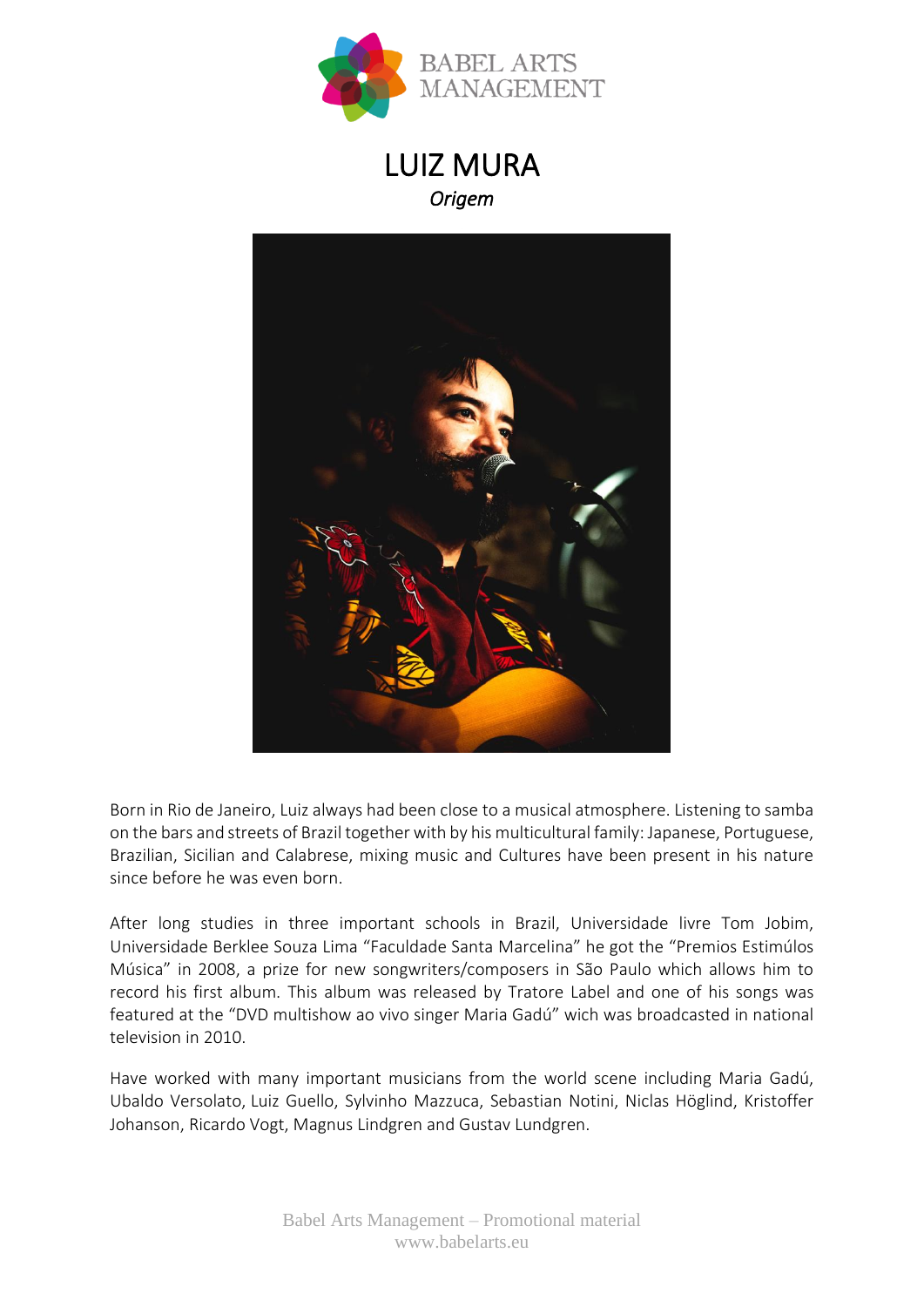



With a huge fascination of bossa nova, improvisation, Jazz and Traditional music, he seeks to connect Brazil with the other melodies and rhythms around the world.

His new album "Origem" is a tribute to the music of João Gilberto that passed away last summer of 2019. With a Brazilian rosewood "Jacarandá Bahia" guitar, a voice and two sensitive microphones, he seeks to connect with the intimacy and detail of the origins of bossa nova. With this he also connects with his own personal origin and seeks to move an authentic step forward from the bossa nova tradition.

You can listen the Origem [here.](https://hearthis.at/narrator/set/luiz-mura-origem/XSRtk/?fbclid=IwAR2wGaNAhPtZQ4hYg__Zaab54VCr45-0oTUjjWYWLcF6SwrnGWYrPLFfbIg)



You can watch the album introduction song Butterfly [here.](https://youtu.be/cBEmNGACfgg)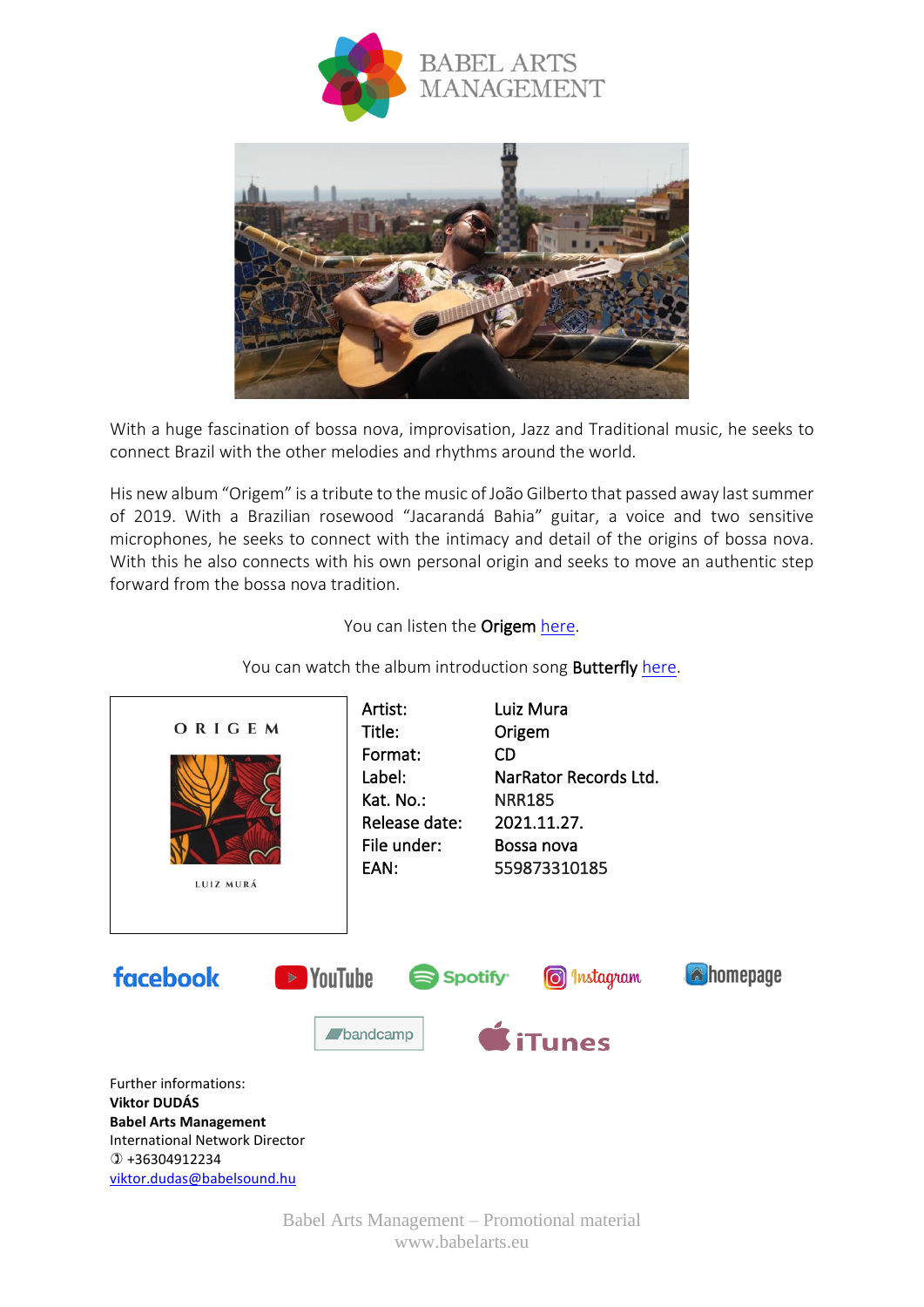

**Origem** 

by songs

# 1 - Bahia com H

The song is an introduction to the whole journey of the album. *Origem* discovers the different origins, and here we start at the origins of Brazil. The song is an ode to Bahia, an incredibly beautiful region, where Brazil's history as a country began. The beginning words, "Dá Licença" ("to give permission") are used as a tradition in samba and have a ritualistic significance to Luiz. The song also has a special personal meaning to him ever since he heard it live at João Gilberto's last concert in São Paulo, where Gilberto sung it twice in the same concert.

# 2 - Corcovado

This is one of the classical bossa nova songs of all time. Luiz loves the song, and here he explores the intimacy between the voice of João Gilberto and the sound of the *bossa nova*. The song is also a reflection of the relationship between music and silence, which is valued so highly by the Japanese.

# 3 - Isso aqui é o que é

It's an old classic from Brazil written by Ary Barroso, which was famous even before *bossa nova* became popular. João Gilberto used to sing this song in search of a way to connect the traditional with modernity, and Luiz also follows this choreography in his own interpretation.

# 4 - Até o Sol Raiar

The first original song on the album, and one of the first sambas Luiz ever wrote. It clearly reflects his jazz influences, blended into the bohemian atmosphere that most Brazilian samba songs carry.

# 5 - Butterfly

This is the only song in English on the album, another original composition. It was written in a particular spot of Park Güell in Barcelona where Luiz used to play a lot, and where lots of butterflies happened to be flying around all the time. The song reflects his special connection to this truly international place, where he would communicate with his random listeners from all over the world through English language and music.

# 6 - Kitaguni no Haru

An Enka song (Enka is a Japanese music genre), which ends with the words "Kaero Kana", meaning "Will I return?" It was the hymn of the many Japanese who emigrated to Brazil, like Luiz's grandparents also did. This "bossa-Gilberto" version is like a bridge connecting Brazil and Japan – a connection which is naturally there inside Luiz, being of both origins. The song evokes the spirit of the immigrant who does not know if he would ever be able to return to his hometown.